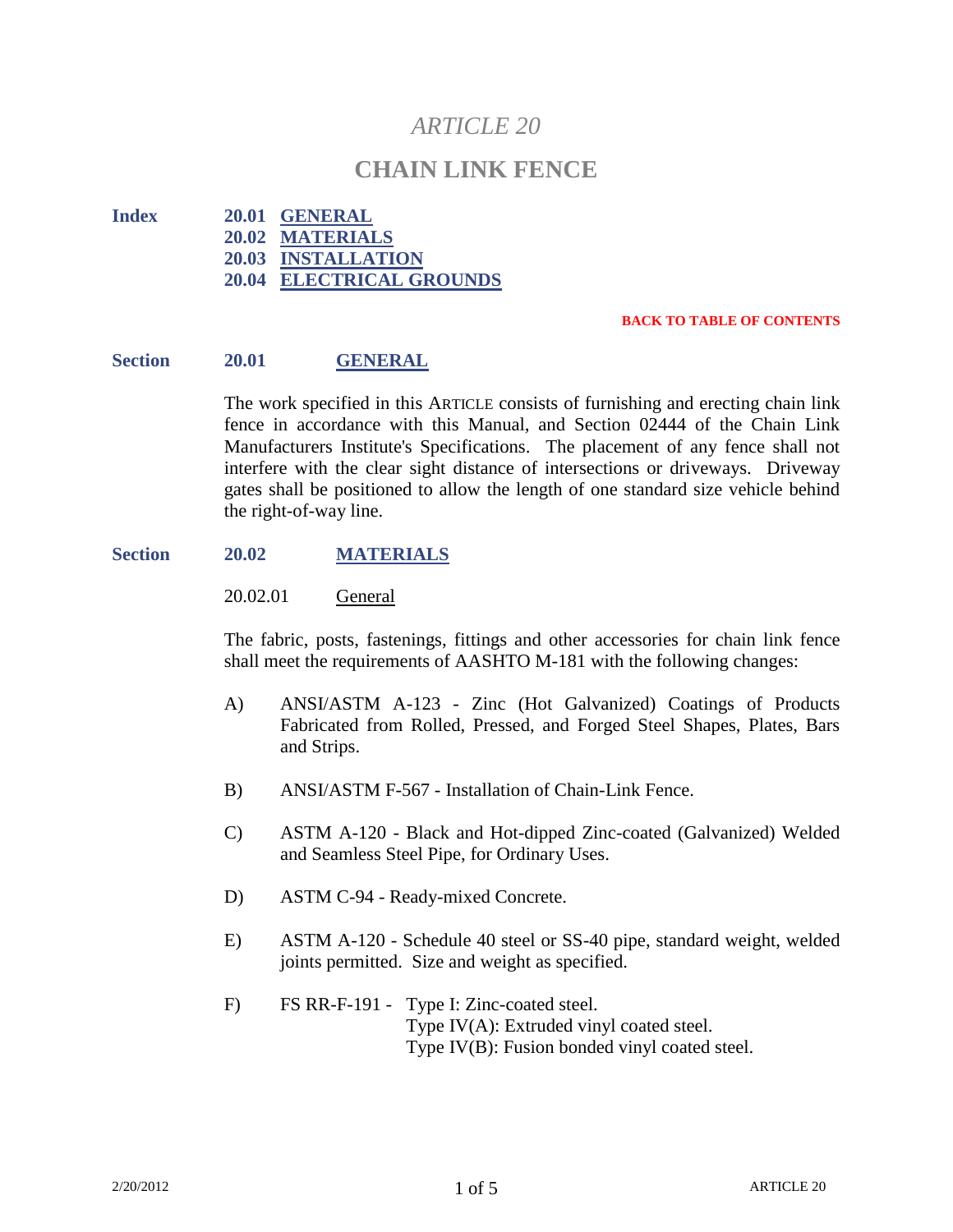### 20.02.02 Concrete Mix

Concrete shall meet ASTM C-94 and be of normal sulphate resisting Portland Cement, 3,000 psi minimum at 28 days with a 3 inch slump, and ½ inch sized aggregate.

| 20.02.03 | <b>Framing Materials</b> |
|----------|--------------------------|
|          |                          |

|               |                                                                   | Type $I$                            | Round  |  |
|---------------|-------------------------------------------------------------------|-------------------------------------|--------|--|
|               | <b>Framing Members</b>                                            | Size/in(O.D.)                       | Wt/plf |  |
| A)            | End, Corner and Pull Posts                                        |                                     |        |  |
|               | 12 ft and less                                                    | 2.875                               | 5.80   |  |
|               | Over 12 ft                                                        | 4.50                                | 11.00  |  |
| B)            | Line Posts (fabric height)                                        | 2.375                               | 3.65   |  |
| $\mathcal{C}$ | Rails and Braces (fabric heights)                                 | 1.660                               | 2.27   |  |
|               | This includes Horizontal brace, Top Rail, Center and Bottom Rail. |                                     |        |  |
| D)            | Gate Posts (width of leaf)                                        |                                     |        |  |
|               | 6 ft and less                                                     | 2.875                               | 5.80   |  |
|               | Over 6 ft to 13 ft                                                | 4.50                                | 11.0   |  |
|               | Over 13 ft to 18 ft                                               | 6.625                               | 19.0   |  |
|               | Over 18 ft                                                        | Design to be approved and certified |        |  |
| E)            | Gate Frame (size of leaf)                                         |                                     |        |  |
|               | 8 ft high OR 8 ft wide                                            | 2.375                               | 3.65   |  |
|               | Over 8 ft high OR 10 ft wide                                      |                                     |        |  |
|               | Plus additional structural members                                | Design to be approved and certified |        |  |
|               | <b>Stretcher Bars</b>                                             | $3/16$ "x $3/4$ "                   |        |  |
|               | Color coating shall be applied to match fabric                    |                                     |        |  |
|               |                                                                   |                                     |        |  |

20.02.04 Chain Link Fabric (Fences and Gates)

PVC Coated Galvanized Steel shall be of steel wire, conforming to ASTM A-641, a tensile strength 75,000 psi, galvanized (0.30 oz/sf), and coated as follows:

- A) Coating type I extruded polyvinyl chloride.
- B) Coating type II FUSION BONDED PVC of 7 mils.

The standard material shall be Standard Industrial 2 inch mesh, 9 gauge, 0.148 inch diameter, not including vinyl coating.

The color of fabric, gates, and posts shall be as approved by the City Engineer in either medium green, dark green, black, or brown, as applicable.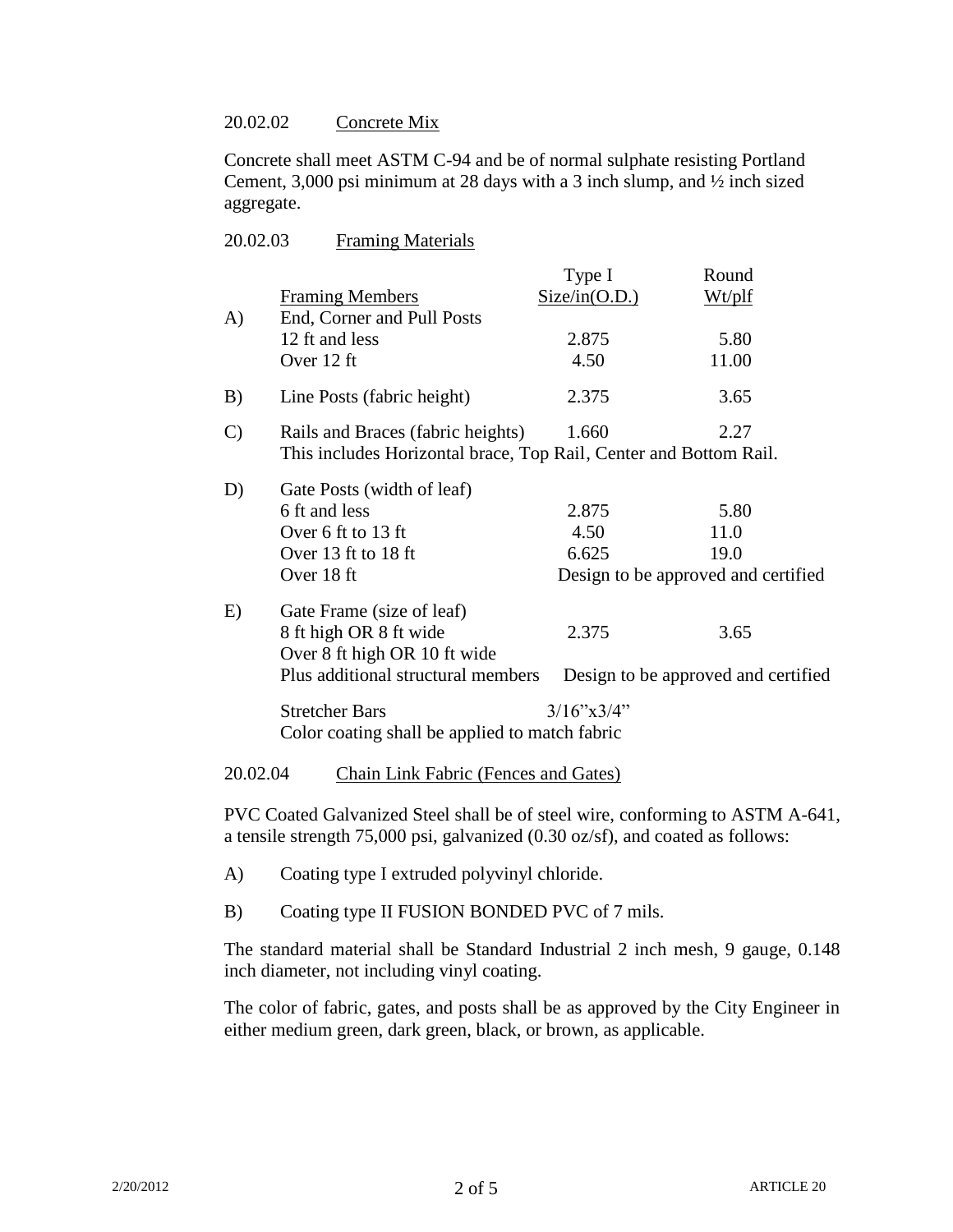## 20.02.05 Manual Operating Gates

A) Fabrication

Gate frames shall be assembled by welding connections. The same fabric as for the fence shall be used unless otherwise specified. Fabric shall be installed with stretcher bars, or tie wires at the top and bottom if stretcher bars are not used. Stretcher bars shall be attached to the gate frame not more than 14 inches off center. Hardware shall be attached with rivets or by other means which provide security against removal or breakage.

- 1) For sections over 8 feet in height and 10 feet in width, horizontal and vertical members shall be provided to ensure proper gate operation and for attachment of fabric, hardware and accessories.
- 2) Diagonal cross-bracing consisting of 3/8 inch diameter adjustable truss rods on gates shall be used where four-sided tension rods are not used. Frame rigidity shall be achieved without sag or twist.
- B) Gate hardware shall be galvanized per ASTM A-153.
	- 1) Hinges shall be pressed steel or malleable iron to suit gate size, of non lift off type, and offset to permit 180 gate opening. One pair of hinges per leaf, up to 12 feet in height, shall be provided.
	- 2) Latches shall be the forked type to permit operation from either side of gate. A padlock eye shall be provided as an integral part of the latch.
	- 3) The keeper for the gates, which automatically engages the gate leaf and holds it in the open position until manually released, shall be provided.
	- 4) For double gates, a drop rod to hold the inactive leaf shall be provided. A pipe to engage the center drop rod shall be provided in the pavement. Locking devices and padlock eyes shall be provided as an integral part of the latch thereby requiring one padlock for locking both gate leaves.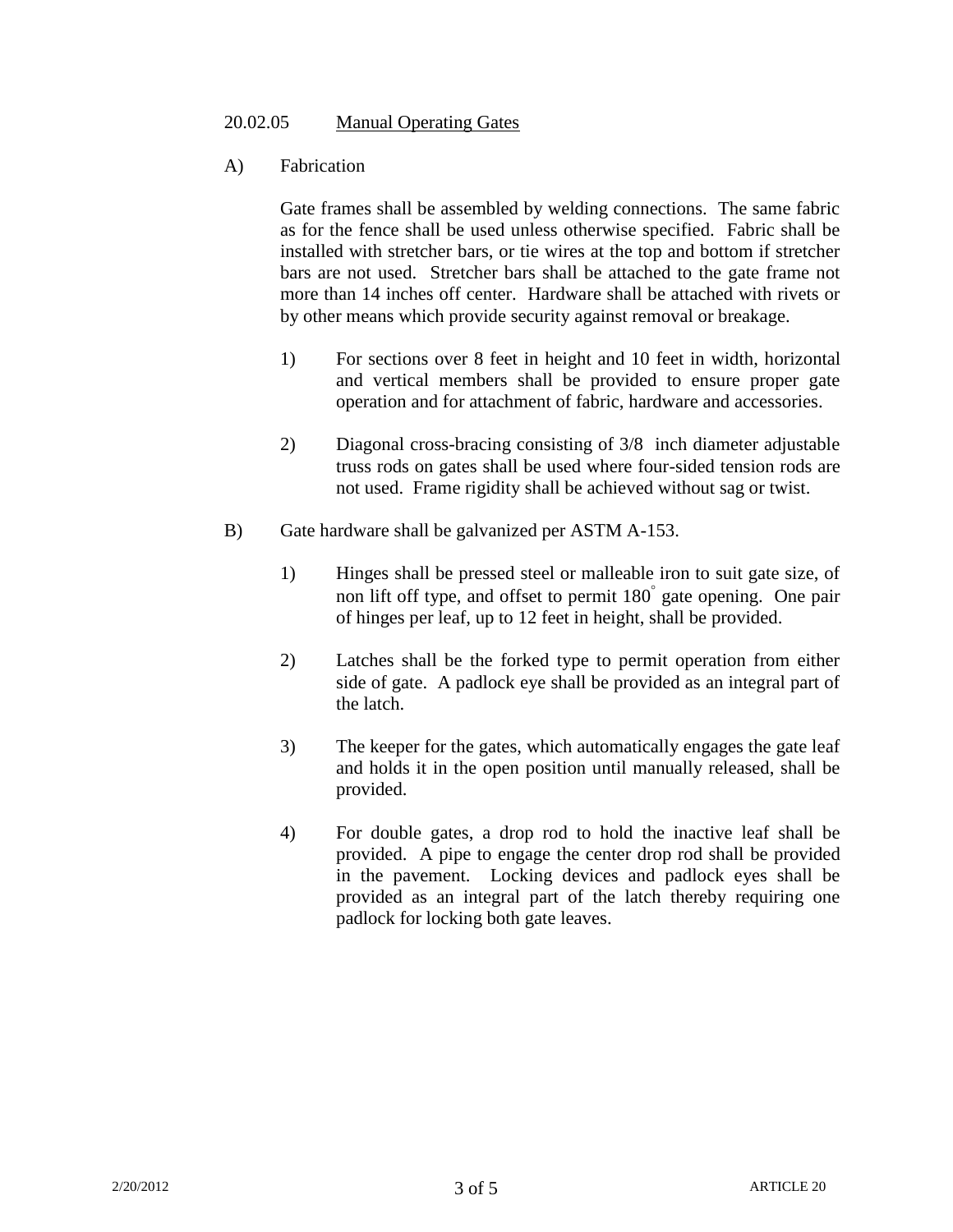#### 20.02.06 Accessories

- A) All items shall be galvanized to comply with ASTM A-153 (except tie wires) plus finished to match framing.
- B) Tension and tie wire
	- 1) Tension wire shall be 7 gauge galvanized wire.
	- 2) Fabric to line posts, rails and braces shall be 9 gauge minimum.
	- 3) Fabric to tension wire shall use 11 gauge hog rings.
- C) Post tops shall be pressed steel, or malleable iron, designed as a drive fit, weather tight closure cap on tubular posts. Where top rails are used, tops shall permit passage of the top rail.
- D) Stretcher bars shall be one piece lengths to full height of the fabric with a minimum cross section of  $\frac{3}{16}$  inch x  $\frac{3}{4}$  inch or equivalent fiberglass rod. Stretcher bars shall be provided for each gate, end, corner and pull post. Stretcher bar bands and clips shall be heavy pressed steel or malleable iron. At square posts, special design clips shall be provided.

### **Section 20.03 INSTALLATION**

- A) Framework, fabric, accessories and gates shall be installed in accordance with ANSI/ASTM F-567.
- B) Fence shall be of the height and length indicated on the approved plans.
- C) Line posts intervals shall not exceed 10 feet.
- D) Terminal gate and posts shall be set plumb, in concrete footings with the top of the footing 2 inches below the finished grade. Slope top of concrete for water runoff. Excavate depth as required by ANSI/ASTM F-567.
- E) Top rail shall pass through line post tops and be spliced with 7 inch long rail sleeves.
- F) Each gate and corner post shall be braced back to the adjacent line post with horizontal center brace rails and diagonal truss rods. Brace rails shall be installed one bay from end and gate posts.
- G) Center and bottom brace rails shall be installed on corner and gate leaves.
- H) Fabric shall be stretched between terminal posts or at intervals of 100 feet maximum, whichever is less.
- I) The bottom of the fabric shall be positioned 2 inches above the finished grade.